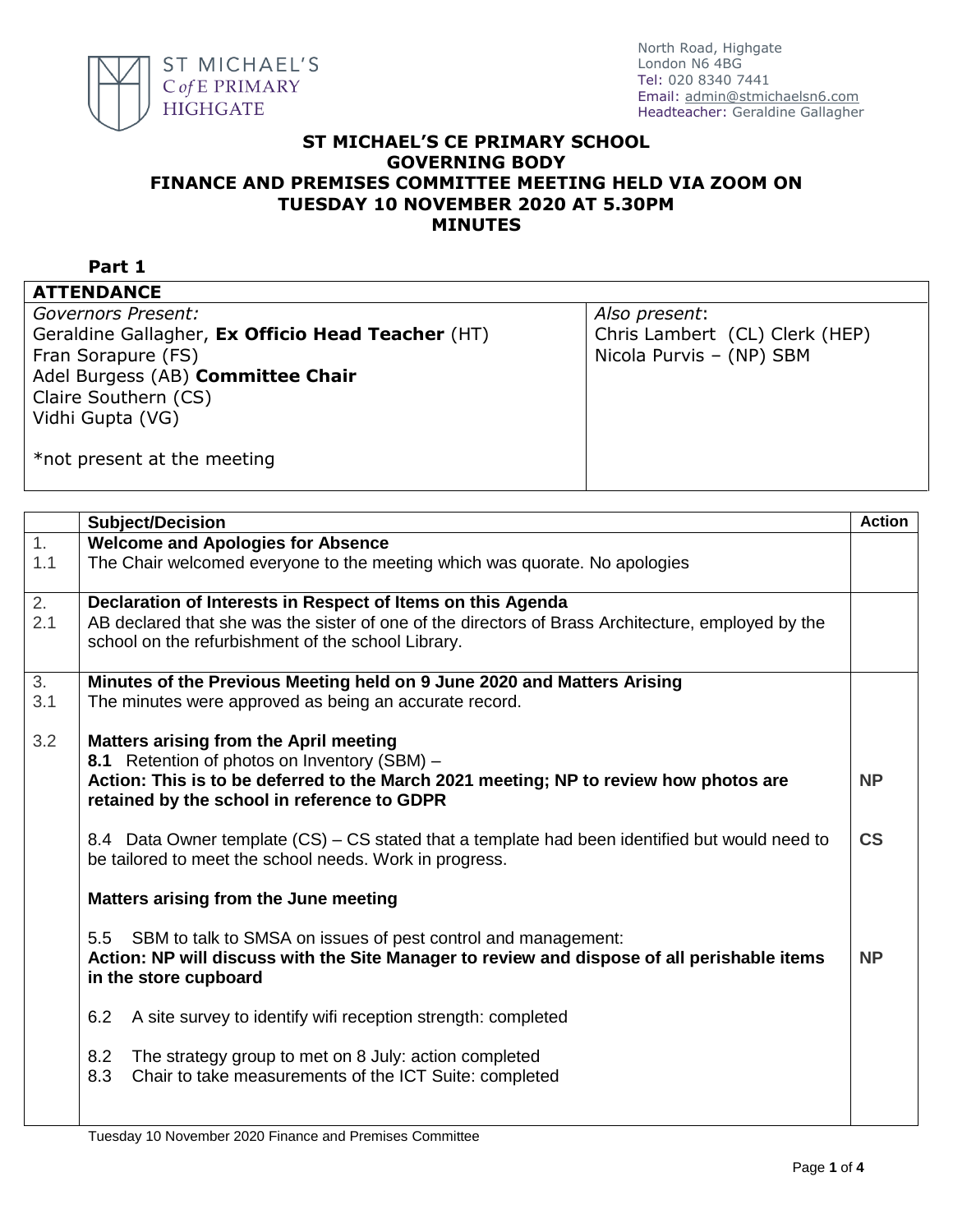

North Road, Highgate London N6 4BG Tel: 020 8340 7441 Email: [admin@stmichaelsn6.com](mailto:admin@stmichaelsn6.com) Headteacher: Geraldine Gallagher

| 4.<br>4.1 | <b>Statutory Site Maintenance Review</b><br>Governors asked that all items on the statutory maintenance review which require action be                                                                                                                                                                                                                                                                                                                                                                                                                                                                                           |           |
|-----------|----------------------------------------------------------------------------------------------------------------------------------------------------------------------------------------------------------------------------------------------------------------------------------------------------------------------------------------------------------------------------------------------------------------------------------------------------------------------------------------------------------------------------------------------------------------------------------------------------------------------------------|-----------|
|           | highlighted in red                                                                                                                                                                                                                                                                                                                                                                                                                                                                                                                                                                                                               |           |
| 4.2       | Governors were informed that all statutory maintenance were being completed in line with the<br>rolling schedule. All reviews were on track.                                                                                                                                                                                                                                                                                                                                                                                                                                                                                     |           |
| 4.3       | It was noted that there was an issue about site access for emergency vehicles via the gate<br>bordering school and the fire station flats. This had been raised with LBH who own the land on a<br>number of occasions, most recently in January 2020. The land does not belong to the school but it<br>was thought there should be an easement which would grant right of use and access to the school<br>land. A discussion with freeholders was required to ensure access was always available to the site<br>for the emergency services.<br>Action: NP to review access for emergency services and report at the next meeting | <b>NP</b> |
| 4.4       | It was noted that neighbours were asking for further works on the school trees to reduce the impact<br>on their properties. Governors were sensitive to the requests but also recognised that the school<br>had already incurred costs in the tree management programme as recommended by the tree<br>professionals and were resistant to meeting further unwarranted requests.                                                                                                                                                                                                                                                  |           |
| 4.5       | It was noted that the Fire Risk Assessment would be revised to include the fire alarm points being<br>installed in the school house.                                                                                                                                                                                                                                                                                                                                                                                                                                                                                             | <b>NP</b> |
| 4.6       | <b>Policy Review</b><br>Health and Safety Policy was reviewed. It was agreed that the wording be revised to report that the<br>responsibility for the management of the Policy be delegated to the SLT. Under Sct 23 – Security:<br>the reference should be to the Security Policy: delete "the following should be used".<br>Action: a Security Policy to be drafted.                                                                                                                                                                                                                                                           | GG        |
| 4.7       | It was noted that AB retained responsibility as the Governor lead for health and safety and this<br>would be reflected on the Health and Safety Statement as required by the Auditors.                                                                                                                                                                                                                                                                                                                                                                                                                                           |           |
| 4.8       | It was noted that the Lockdown policy was due to be amended to update the procedure for<br>managing pupils' movement and behaviour in school in the event of a Lockdown.                                                                                                                                                                                                                                                                                                                                                                                                                                                         |           |
|           | The Charging and Remissions Policy was reviewed. It was noted that in the section on Remissions<br>children who are eligible for free school meals or classified as Pupil Premium may receive a 50%<br>discount on: School trips, Breakfast club, Afterschool clubs run by the school (up to a maximum of 3<br>clubs per child) and whole class musical instrument tuition.                                                                                                                                                                                                                                                      |           |
| 4.9       | It was noted that the school would also support children and families through school holidays even<br>if the Government do not support them under the extension of the FSM entitlement. This was<br>covered by the Remissions clause in the Policy. It was noted that over October half term 22<br>children were supported with free school meals.                                                                                                                                                                                                                                                                               |           |
|           | GG described purchase of Maths bag to ensure that pupils have individual access to maths<br>resources. These will be available should a further lockdown be required. It was noted that parent<br>contributions have supported this programme.                                                                                                                                                                                                                                                                                                                                                                                   |           |
| 5.<br>5.1 | <b>Finance and budget update</b>                                                                                                                                                                                                                                                                                                                                                                                                                                                                                                                                                                                                 |           |
|           | NP gave a verbal report on the school financial position at Period 6 to 30 September 2020. It was<br>noted that though the aim was to achieve a balanced budget, an in-year deficit budget was agreed                                                                                                                                                                                                                                                                                                                                                                                                                            |           |

Tuesday 10 November 2020 Finance and Premises Committee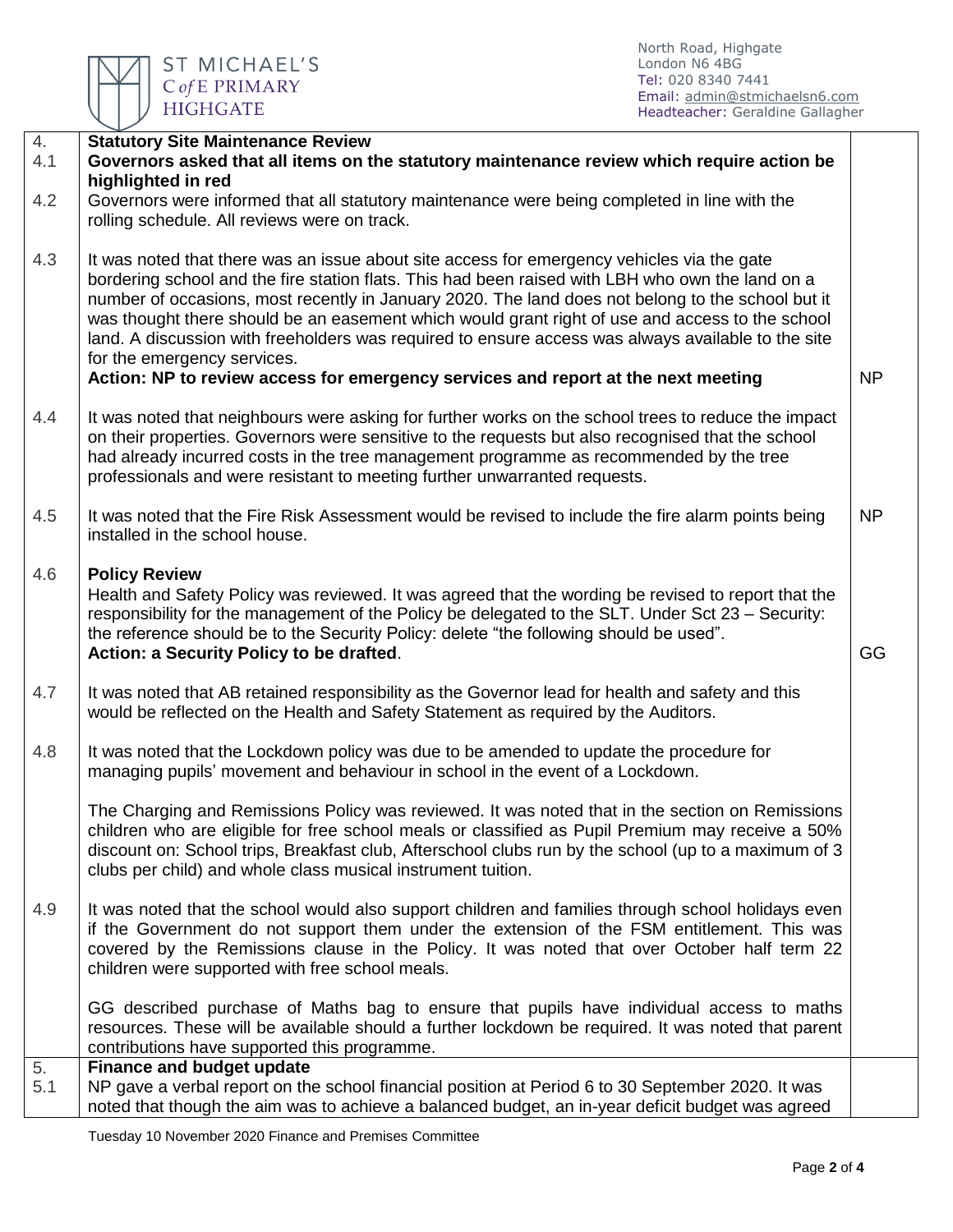ST MICHAEL'S C of E PRIMARY **HIGHGATE** 

North Road, Highgate London N6 4BG Tel: 020 8340 7441 Email: [admin@stmichaelsn6.com](mailto:admin@stmichaelsn6.com) Headteacher: Geraldine Gallagher

|           | in May. This had assumed that school would resume to normal activity in September and as this<br>had not occurred, a worst-case scenario, as presented to governors in May, was now likely. The<br>high costs of managing under Covid and the reduction in additional non DSG income would be felt<br>at year end. Whilst most of the expected government income had been received the levels of<br>additional income were much reduced and the impact of the teachers' pay rise (from 1 September)<br>had yet to be fully factored and would be reflected in the November results.                                                                                                                                                                                                                                                                                                                                                                                                                                                                                                                                        |                  |
|-----------|----------------------------------------------------------------------------------------------------------------------------------------------------------------------------------------------------------------------------------------------------------------------------------------------------------------------------------------------------------------------------------------------------------------------------------------------------------------------------------------------------------------------------------------------------------------------------------------------------------------------------------------------------------------------------------------------------------------------------------------------------------------------------------------------------------------------------------------------------------------------------------------------------------------------------------------------------------------------------------------------------------------------------------------------------------------------------------------------------------------------------|------------------|
| 5.2       | Governors noted that the call upon Reserves was now required and fully justified. The prudence in<br>developing the Reserves over the previous years was now evident. It was known that the impact of<br>managing under Covid conditions was still presenting uncertainty but with a strong financial base<br>the school was still able to deliver its curriculum. Governors recognised the strain of operating with<br>financial uncertainty but were pleased with the results and the prudent approach as all costs<br>incurred have been fully justified and an efficient model was working well in exceptional<br>circumstances. It was noted that the school was still exploring opportunities for income generation<br>once the present lockdown ends on 2 December. Lower operating costs had been achieved with a<br>change in the photocopier contract. It was noted that the Reserves of £199k at April 2020 would be<br>likely reduce to £78k by March 2021 as the school projected an in-year deficit of £121k.<br>Action: The revised budget 202/21 with a projected in-year deficit of £120,893 was approved |                  |
| 5.3       | It was suggested that new parents could be informed of the Governors fund and of the opportunity<br>to make a voluntary contribution to the school. It was suggested that a soft request be made by the<br>Chair to parents in the next newsletter; Governors to review in Spring 2021.<br>Action: GG to speak to CB (Chair of Governors) about informing parents of the Governors<br>fund.                                                                                                                                                                                                                                                                                                                                                                                                                                                                                                                                                                                                                                                                                                                                |                  |
| 6.<br>6.1 | <b>Internal Audit and Asset Register</b><br>It was noted that the Asset Register was being updated as part of the annual review.<br>Action: AB and NP to meet on site to review the updated Asset Register                                                                                                                                                                                                                                                                                                                                                                                                                                                                                                                                                                                                                                                                                                                                                                                                                                                                                                                 | <b>AB</b><br>/NP |
| 7.<br>7.1 | <b>Premises Update</b><br>NP reported that all the summer 2020 projects had been successfully completed. The change to<br>drainage in the lane had been completed at a final cost of £74k of which Highgate School<br>contributed £30k. Various trees had been removed and phase 1 of the replacement of fire doors<br>had been achieved. The second phase for fire doors for Y3 - Y5 would take place in summer 2021.<br>New data points had been installed and all existing data points upgraded as per the wifi survey and<br>so improving wifi access.                                                                                                                                                                                                                                                                                                                                                                                                                                                                                                                                                                 |                  |
| 7.2       | <b>Contingency Plans</b><br>Under contingency conditions it was proposed that staff would need additional equipment to<br>support remote learning. Each class would need two stands and microphones: various options were<br>presented in a price range of £1.1k to £2.5k according to specification. It was also suggested that<br>35 laptops for staff were required to use with pupils in school and to take home under a future<br>lockdown at an estimated cost of c£17k - £19.5k plus VAT. The recommended supplier was AMC<br>for HP Pro Book 450 at £528 per laptop.<br>Governors asked if an alternative option would be to purchase Chromebooks for staff with the<br>appropriate specification. It was requested that Chromebooks be reviewed as an option and a                                                                                                                                                                                                                                                                                                                                                |                  |
|           | presentation be made to the next FGB on 23 November.<br>Action: GG to review Chromebooks as an alternative to Laptops for staff and present<br>options to FGB on 23 November.                                                                                                                                                                                                                                                                                                                                                                                                                                                                                                                                                                                                                                                                                                                                                                                                                                                                                                                                              | GG               |